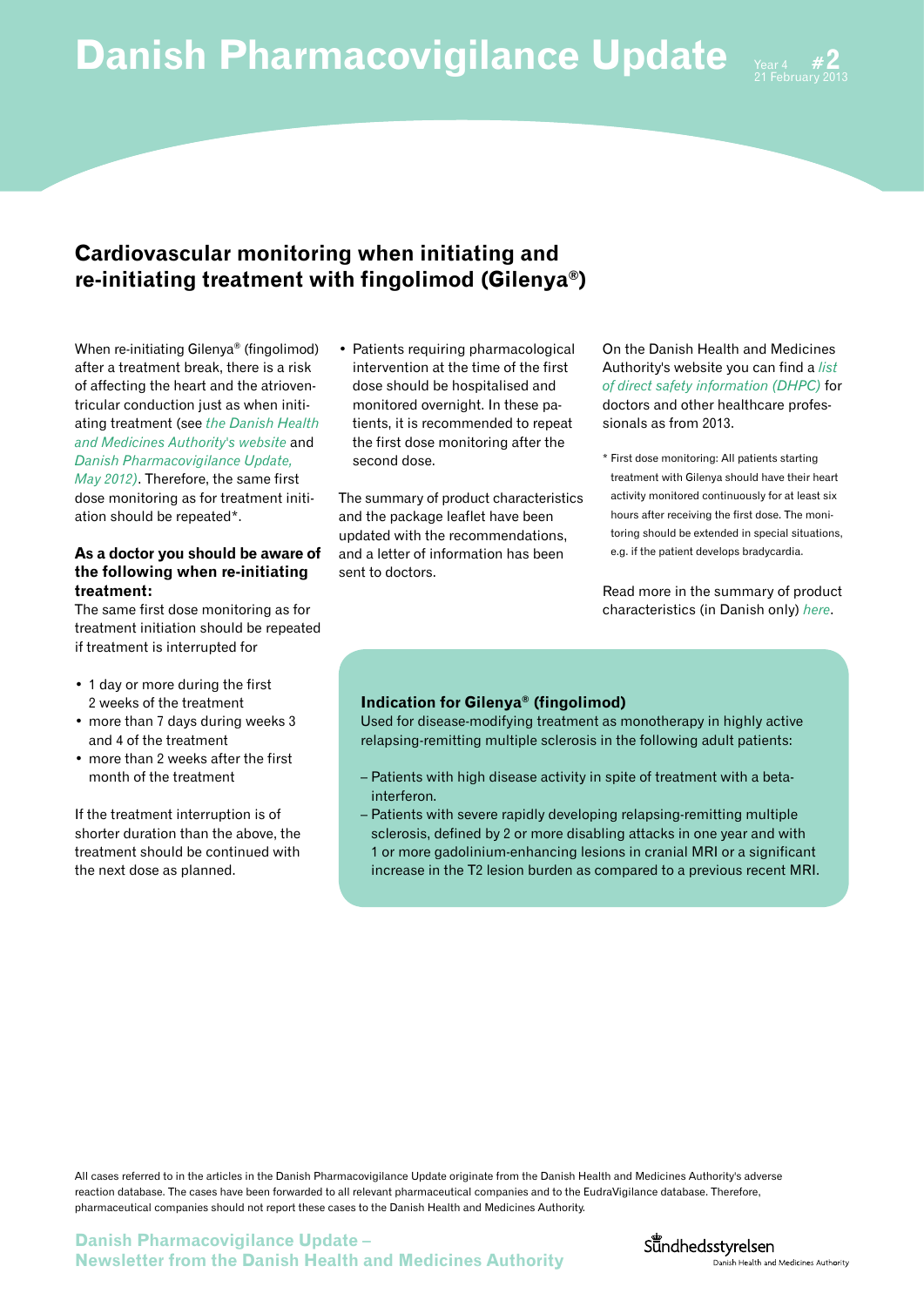## **Adverse Drug Reaction Manager assists the Capital Region of Denmark with adverse reaction reporting**

#### Based on the national *[action plan for](http://www.sum.dk/Aktuelt/Nyheder/Medicin/2011/Juli/~/media/Filer%20-%20Publikationer_i_pdf/2011/Laegemiddelovervaegning/Handlingsplan%202011-2013.ashx)  [a strengthened pharmacovigilance](http://www.sum.dk/Aktuelt/Nyheder/Medicin/2011/Juli/~/media/Filer%20-%20Publikationer_i_pdf/2011/Laegemiddelovervaegning/Handlingsplan%202011-2013.ashx)*

(in Danish only), Bispebjerg Hospital introduced an Adverse Drug Reaction (ADR) Manager function in 2011. The ADR Manager function was handled by doctors in the Department of Clinical Pharmacology, and during the 1-year project period, the ADR Manager handled adverse reaction reporting for five medical departments. The project was intended to increase the number of reports and also to support doctors in the clinical departments who often find it difficult to allocate the time required for reporting. The project period saw a fivefold increase in the number of adverse reactions reported, and the average time spent by doctors

on reporting dropped from 30 minutes to 3 minutes. The ADR Manager function proved so effective that resources were allocated at the end of 2012 to extend the initiative to cover the entire Capital Region of Denmark.

#### **The function is currently being implemented**

Today, the ADR Manager function is open to all hospital doctors in the region, and the implementation which, among other things, includes an information campaign is aimed at informing doctors in the clinic that this function is available. The implementation work is headed by a consultant doctor from the Department of Clinical Pharmacology supported by a pharmacist

who will assist with the implementation process and the recording of adverse reactions.

#### **The ADR Manager is available by telephone, email or fax**

In future, as in the project period, hospital doctors may contact the ADR Manager by telephone, email or fax in case of a suspected adverse reaction and provide information about the patient's civil registration number, the medicinal product and the suspected adverse reaction. The ADR Manager will then collect additional information electronically via OPUS, LABKA II, web1000 and EPM and report the adverse reaction to the Danish Health and Medicines Authority.

Spar tid og optimér lægemiddelovervågningen - selv få indberetninger gør en forskel!

# Mistænker du en bivirkning? - Lad os indberette for dig

Vores bivirkningsmanager sidder klar til at indberette bivirkninger for hospitalslæger i hele Region Hovedstaden. Du sparer tid og mindsker papirarbejdet. Ring 40 26 18 90 i tidsrummet 08.00-15.30. Udenfor dette tidsrum, skriv til klinfarm@bbh.regionh.dk eller fax: 35 31 37 11

#### Hvad er en bivirkningsmanager?

Bivirkningsmanageren er en funktion, der varetages af læger på Klinisk Farmakologisk Afdeling på Bispebjerg Hospital. Funktionen er oprettet m.h.p. at hjælpe hospitalslæger i Region Hovedstaden med indberetning af bivirkninger

Et pilotprojekt på Bispebjerg Hospital viste, at lægernes tidsforbrug på indberetninger faldt fra 30 minutter til 3 minutter ved indførelse af bivirkningsmanagerfunktionen!

Antallet af indberettede bivirkninger blev femdoblet i projektperioden!

#### Hvad skal du oplyse?

- Patientens navn og CPR-nummer
- · Mistænkt lægemiddel, dosis og bivirkning
- · Hospital og afdeling
- 

misbrug.

Hvad er en bivirkning? Bivirkninger defineres som skadelige og utilsigtede reaktioner på et lægemiddel, der indtræder ved normalt anvendte doser, men også som følge af medicineringsfejl, forkert brug, off-label brug og

#### Hvad skal du indberette?

- Alvorlige bivirkninger
- · Uventede bivirkninger
- Alle bivirkninger ved ny medicin (<2 år)

Der behøves ikke at være etableret et kausalitetsforhold - den blotte mistanke er nok!

#### Hvad kan vi ellers tilbyde?

- · Feedback om afdelingens bivirkningsindberetninger
- · Generel undervisning om lægemiddelbivirkninger

Læs mere om bivirkningsmanager på regionens intranetside REGI (http:// regi/bivirkningsmanager) eller på Klinisk Farmakologisk Afdelingens hjemmeside på www.Bispebjerghospital.dk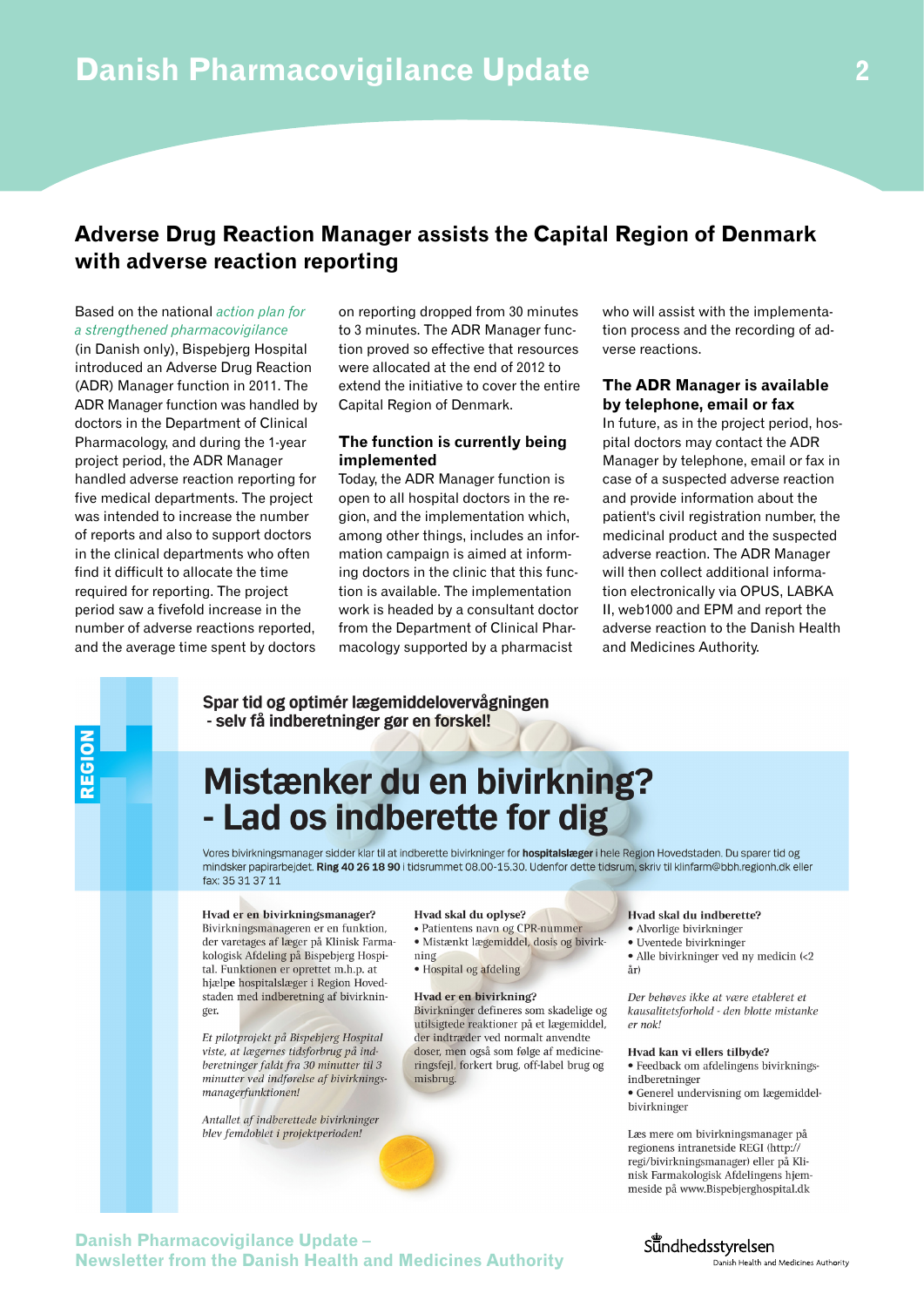## **Liver function monitoring recommended due to the risk of liver diseases from the use of Revlimid® (lenalidomide)**

The European Medicines Agency, EMA, has decided that a letter must be sent to doctors and other healthcare professionals to inform them about the risk of liver diseases from the use of Revlimid® (lenalidomide). The decision is based on reports of severe hepatic injuries, including fatal cases, in patients with multiple myeloma treated with lenalidomide in combination with dexamethasone. The severe hepatic injuries reported are acute hepatic failure, toxic hepatitis, cytolytic hepatitis, cholestatic hepatitis and mixed cytolytic/cholestatic hepatitis.

### **As a doctor you should be aware of the following:**

- Lenalidomide is excreted through the kidneys. It is important to adjust the dose of lenalidomide in patients with renal impairment to avoid high plasma levels which may increase the risk of more serious haematological adverse reactions or hepatotoxicity.
- The mechanism of severe druginduced hepatotoxicity remains unknown, and risk factors may be an existing viral liver disease, elevated hepatic enzymes and possible treatment with antibiotics.
- Liver function monitoring is recommended, especially in case of a history of or an ongoing viral liver

infection, or when lenalidomide is combined with medicines associated with hepatic dysfunction.

### **Indication for Revlimid® (lenalidomide)**

Used in the treatment of multiple myeloma, a rare cancer of the bone marrow, in combination with dexamethasone following failure of at least one previous treatment.

## **Reports of adverse reactions concerning psychological changes in patients treated with levodopa**

In December 2012, the Danish Health and Medicines Authority received three reports of patients who became psychotic when treated with Duodopa®. The reports described that the patients had hallucinations. The patients had been treated with the product for up to 5 years. Today, two out of the three patients do not have hallucinations. It has not been possible to obtain information about the current state of the third patient.

The DHMA has received a total of 40 reports concerning psychological changes in patients in association with the use of products containing levodopa.

In addition to those mentioned above, the reports received also comprise adverse reactions such as depression, anxiety and confusion.

### **As a doctor you should be aware of the following:**

- Psychiatric disorders such as hallucinations, confusion, depression etc., are known to occur during treatment with Duodopa®. Therefore, all patients treated with Duodopa® should be monitored carefully for the development of depression with suicidal tendencies and other serious mental disorders.
- Patients with previous or existing psychoses should be treated with caution.

#### **Indication for levodopa**

Used in the treatment of advanced levodopa-responsive Parkinson's disease with severe motor fluctuations and hyper-/ dyskinesia when other available combinations of Parkinson drugs have not given satisfactory results.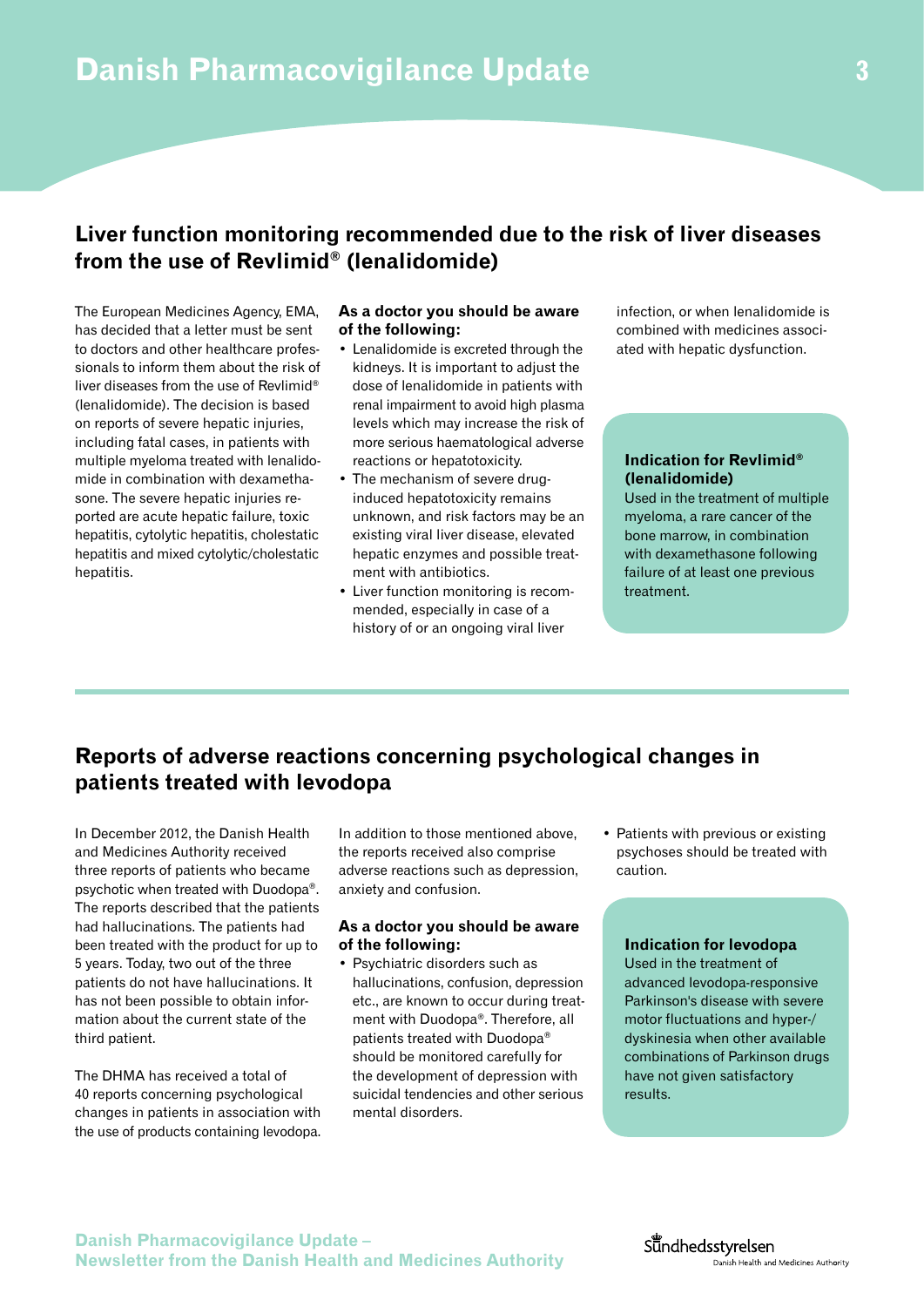## **Doctors in Denmark continue to follow recommendations for contraceptive pills**

In September 2012, *[the Danish Health](http://laegemiddelstyrelsen.dk/en/topics/side-effects-and-trials/side-effects/news/doctors-in-denmark-follow-new-recommenda--tive-pills)  [and Medicines Authority's website](http://laegemiddelstyrelsen.dk/en/topics/side-effects-and-trials/side-effects/news/doctors-in-denmark-follow-new-recommenda--tive-pills)* reported that doctors in Denmark fol-

lowed the recommendations to prescribe the older types of contraceptive pills (2nd generation pills), because these pills are associated with the lowest risk of blood clots.

The French authorities have asked The European Pharmacovigilance Risk Assessment Committee (PRAC), to review the safety of newer 3rd and 4th generation contraceptive pills focusing on the risk of blood clots. In this connection, the Danish Health and Medicines Authority has looked into the most recent figures from the Danish Register of Medicinal Product Statistics on the sale of contraceptive pills in Denmark. The figures are shown in Figure 1.

### **Steady rise in the sale of 2nd generation contraceptive pills**

The figure shows a continuous significant increase in the sale of 2nd generation contraceptive pills with a corresponding decrease in the sale of the new types of contraceptive pills with the highest risk of blood clots (3rd and 4th generation).

The Danish Health and Medicines Authority will continue to monitor the development in the consumption of contraceptive pills in Denmark and follow the PhVWP review.

### **As a doctor you should be aware of the following:**

The DHMA's recommendations remain unchanged:



Source: The Danish Register of Medicinal Product Statistics (SSI).

- In general, 2nd generation contraceptive pills should be the first choice.
- You should assess benefits and risks for women who have used 3rd and 4th generation contraceptive pills without problems over a longer period of time. In any case, you should ensure that the so-called precautions are still observed.
- Prior to starting contraceptive pills, you should ensure that the woman is examined, that her medical history is established and that she is informed about the risk of blood clots and the associated early symptoms.
- You should follow up on the treatment based on the applicable medical guidelines on a continuous basis, especially in the start-up phase where the risk is highest, and in case the woman changes to another brand.

You can find further information here (in Danish only):

*[Contraceptive pills – Consumption and](http://laegemiddelstyrelsen.dk/~/media/0BEEA11E26AD4DFFBD6E9FA0BC36A18E.ashx%20)  [the risk of blood clots](http://laegemiddelstyrelsen.dk/~/media/0BEEA11E26AD4DFFBD6E9FA0BC36A18E.ashx%20)*

*[Consumption of contraceptive pills and](http://laegemiddelstyrelsen.dk/~/media/76BD400E7E7A42588DC0C044203BC1D2.ashx)  [the risk of blood clots \(update\)](http://laegemiddelstyrelsen.dk/~/media/76BD400E7E7A42588DC0C044203BC1D2.ashx)*

*[IRF \(Institute for Rational Pharmaco](http://www.irf.dk/dk/redskaber/faq/spoergsmaal_og_svar_om_hormonel_kontraception_og_trombose.htm)[therapy\): Questions and answers on](http://www.irf.dk/dk/redskaber/faq/spoergsmaal_og_svar_om_hormonel_kontraception_og_trombose.htm)  [hormonal contraceptives and throm](http://www.irf.dk/dk/redskaber/faq/spoergsmaal_og_svar_om_hormonel_kontraception_og_trombose.htm)[bosis](http://www.irf.dk/dk/redskaber/faq/spoergsmaal_og_svar_om_hormonel_kontraception_og_trombose.htm)*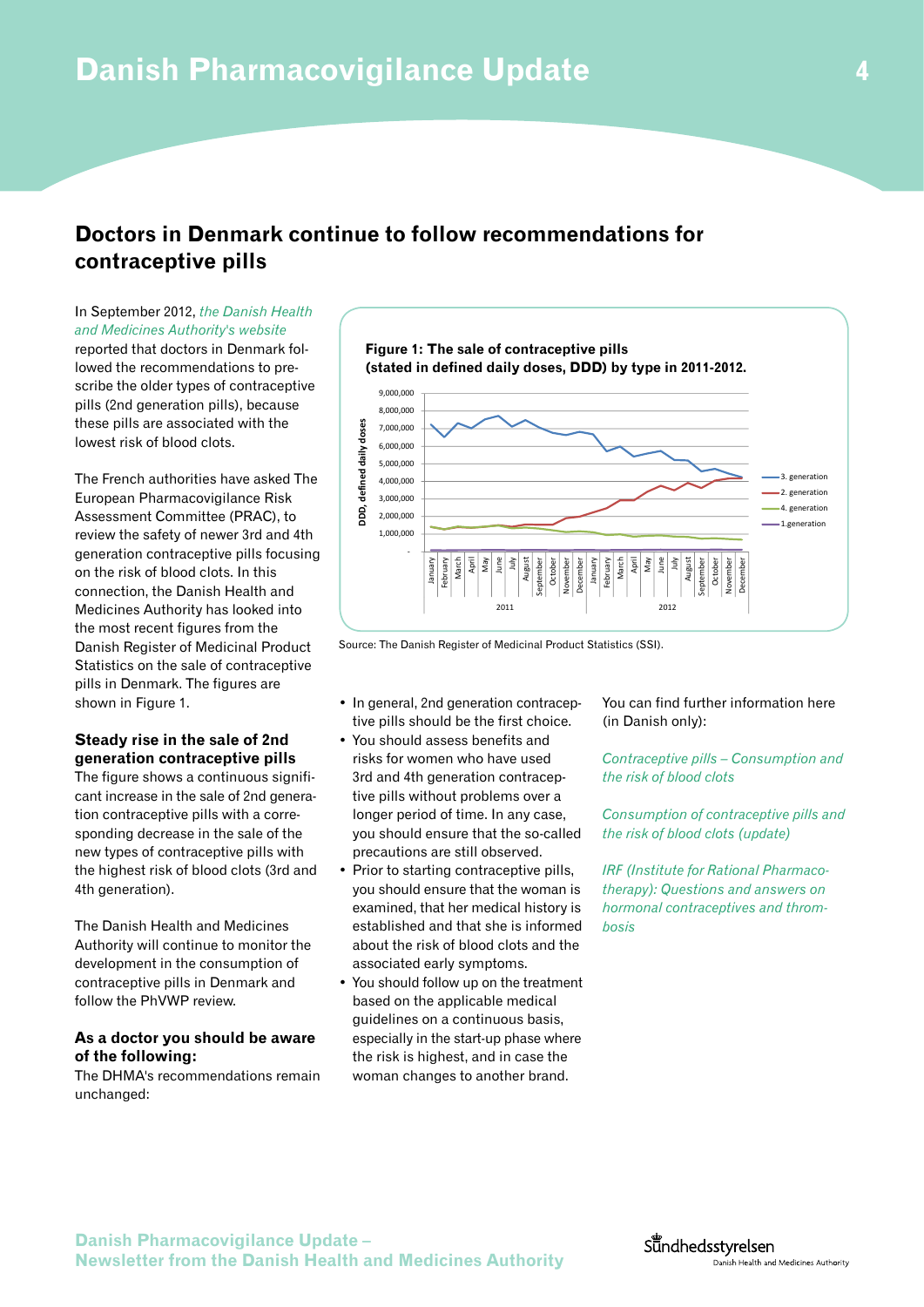## **The European Pharmacovigilance Risk Assessment Committee (PRAC) is reviewing the safety of acne medicines containing cyproterone and oestrogen (Diane® Mite and others)**

The European Pharmacovigilance Risk Assessment Committee (PRAC), has initiated a review of the safety of acne medicines containing cyproterone and oestrogen (Diane® Mite and others). The review is based on a decision by the French authorities to remove these drugs from the market within the next

three months as a consequence of examining their own data for the risk of blood clots.

The French announcement will have no immediate consequences for the use of Diane® Mite and similar medicines in Denmark, but the pending

PRAC review will be followed closely, and the outcome will also be binding for Denmark.

Read more on *[the Danish Health and](http://laegemiddelstyrelsen.dk/en/topics/side-effects-and-trials/side-effects/news/france-removes-acne-pills-diane-mite-etc--the-market)  [Medicines Authority's website](http://laegemiddelstyrelsen.dk/en/topics/side-effects-and-trials/side-effects/news/france-removes-acne-pills-diane-mite-etc--the-market)* See also *[the EMA's press release](http://www.ema.europa.eu/ema/index.jsp?curl=pages/news_and_events/news/2013/02/news_detail_001711.jsp&mid=WC0b01ac058004d5c1)*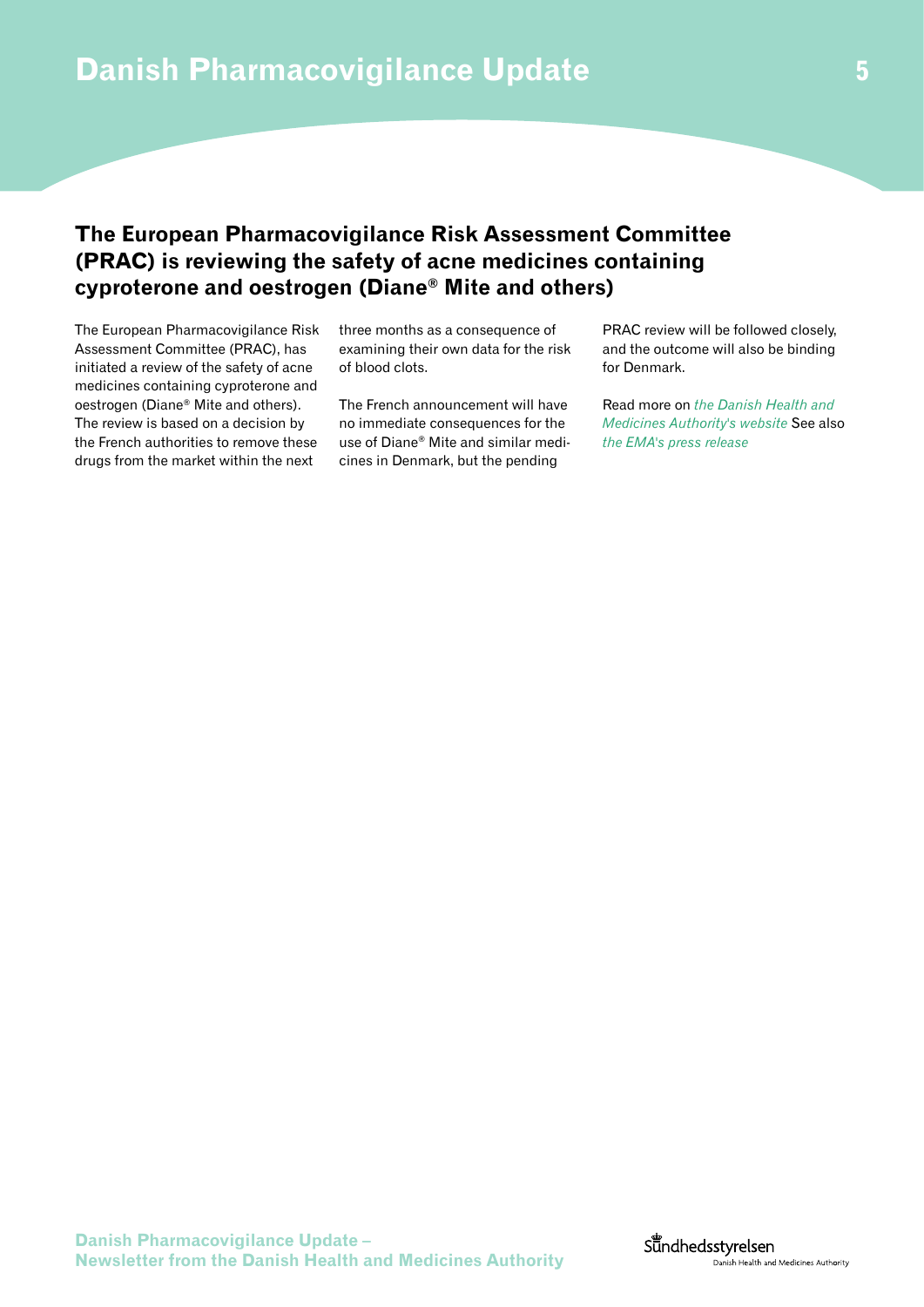## **Risk of cardiovascular adverse reactions in patients with essential thrombocythaemia (ET) in association with anagrelide hydrochloride (Xagrid®)**

The summary of product characteristics for Xagrid® has been updated following a review of all cardiac adverse reactions reported in patients under 50 years of age treated with anagrelide hydrochloride. A statement has been added stating that serious cardiovascular adverse reactions may occur in patients without any suspected heart disease and with normal previous cardiovascular investigations.

The update of the summary of product characteristics for Xagrid® does not alter the current benefit/risk ratio for anagrelide hydrochloride in the context of its therapeutic indication as a second-line treatment for at risk essential thrombocythaemia (ET) patients.

#### **As a doctor you should be aware of the following:**

- Serious cardiovascular adverse reactions including cases of cardiomyopathy, cardiomegaly, congestive heart failure and cardiac arrhythmia have been reported.
- Anagrelide hydrochloride should be used with caution in patients of any age with known or suspected heart disease. Moreover, serious cardiovascular adverse reactions have also occurred in patients without

suspected heart disease and with normal pre-treatment cardiovascular examinations.

• Anagrelide hydrochloride is an inhibitor of cyclic AMP phosphodiesterase III and because of its positive inotropic effects, a pre-treatment cardiovascular examination (including further investigation such as echocardiography, electrocardiogram) is recommended. Patients should be monitored during treatment for evidence of cardiovascular

effects that may require further cardiovascular examination and investigation.

A letter of information has been sent to doctors and other healthcare professionals.

On the Danish Health and Medicines Authority's website you can find a *[list](http://laegemiddelstyrelsen.dk/en/topics/side-effects-and-trials/direct-healthcare-professional-communication/delivered-dhpcs)  [of direct safety information \(DHPC\)](http://laegemiddelstyrelsen.dk/en/topics/side-effects-and-trials/direct-healthcare-professional-communication/delivered-dhpcs)* for doctors and other healthcare professionals as from 2013.

### **Indication for Xagrid® (anagrelide hydrochloride)**

Used for the reduction of elevated platelet counts in at risk essential thrombocythaemia (ET) patients when other treatment has proven ineffective or resulted in unacceptable adverse reactions. Anagrelide hydrochloride should only be used when the treatment is managed by doctors with specific knowledge of treatment of essential thrombocythaemia.

An at risk essential thrombocythaemia patient is defined by one or more of the following characteristics:

- $-$  > 60 years of age or
- $-$  a platelet count of  $> 1000 \times 10^9$ /l or
- a history of thrombo-haemorrhagic events.